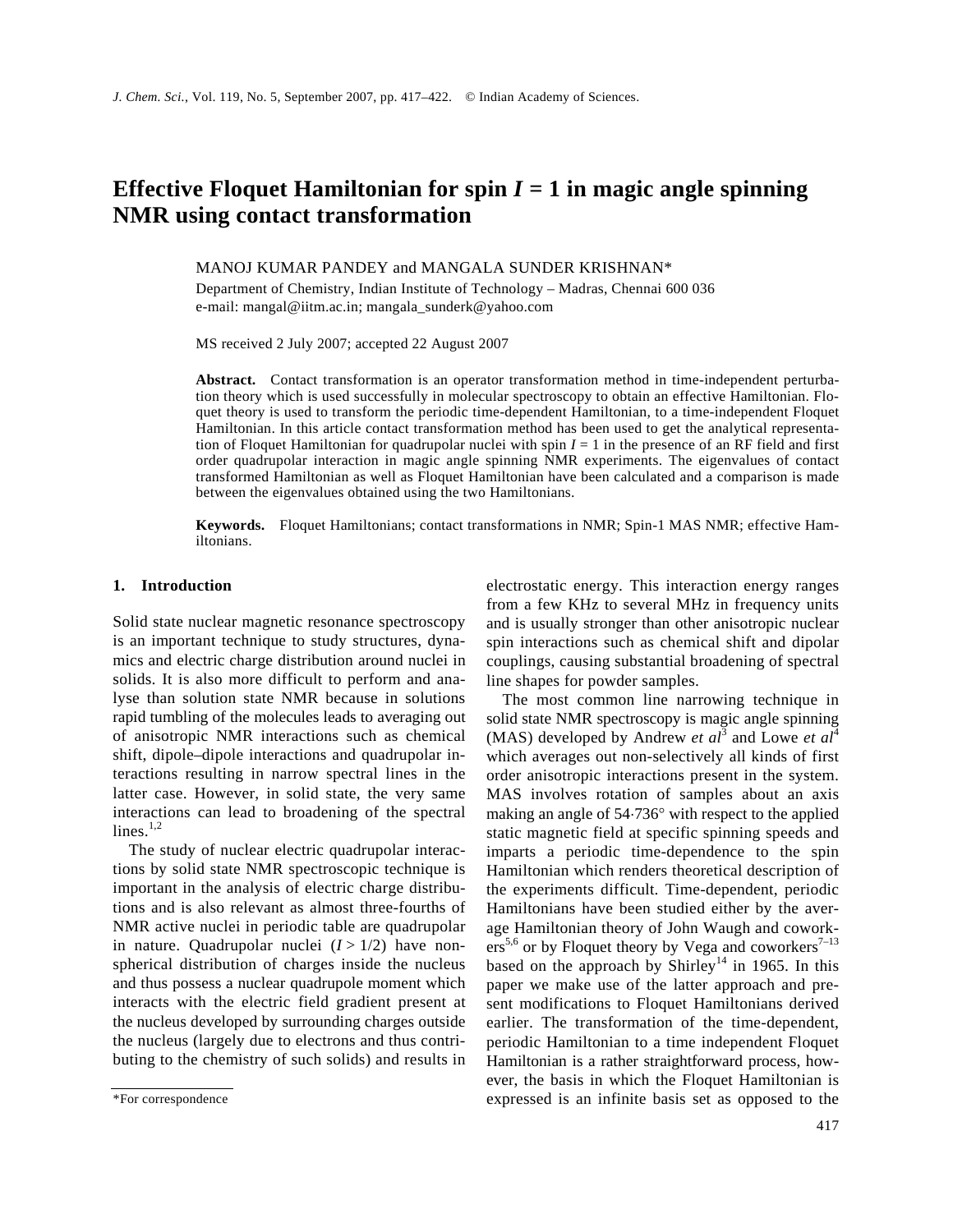finite basis set corresponding to the spin-only basis functions used in NMR. The basis set for Floquet transformation is constructed by the direct product of the spin basis with the Fourier basis. The infinite dimensionality of the basis set is due to the fact that the Fourier index n, can take all integer values ranging from  $-\infty$  to  $+\infty$  in principle. In practice it is required to truncate this at a suitable value of the Fourier index.

 In order to study the dynamics and time evolution of the spin system, it is important to diagonalize the Floquet Hamiltonian (described in the infinite dimensional basis set). In the past these were attempted using numerical diagonalization procedure extensively. An analytic representation of effective Floquet Hamiltonians has been given using the method of contact transformation<sup>15</sup> or the van Vleck method recently. It has been used to study the MAS NMR of spin systems. $16-19$ 

 In this paper the contact transformation method is extended to obtain an analytic representation of Floquet Hamiltonian for quadrupolar nuclei with spin  $I = 1$ . The focus is on the study of first order quadrupolar interaction in MAS experiments. The extension of the algebra described here to second order quadrupolar interactions is straightforward and is not included here for the sake of brevity. We want to limit ourselves to describing the extension of spin ½ algebra to higher spins using spherical tensor operators which are the natural extensions of spin ½ angular momentum operators. Spin 1 is the first non-trivial system for this purpose and the methods described in sections 2–4 can be extended to higher spins as well.

### **2. The method of contact transformation**

The method of contact transformation is an operator transformation which involves a series of unitary transformations on a Hamiltonian to obtain an effective Hamiltonian. The unitary transformations are performed sequentially to identify combinations of off-diagonal operators which will have diagonal contributions to the leading diagonal operators. Such combinations lead to eigenvalues closer to the eigenvalues of the overall Hamiltonian and are known as effective Hamiltonians. The advantage of this method lies in the fact that all perturbation corrections are obtained in terms of operators, and hence can be used as effective Hamiltonians for the study of nuclear spin dynamics.

 The general form of the Hamiltonian expressed in terms of a series of terms of decreasing order of magnitude is given by

$$
H = H_0 + \lambda H_1 + \lambda^2 H_2 + \dots \tag{1}
$$

where  $\lambda$  is the perturbation parameter. A series of unitary transformations represented collectively by *U* on the Hamiltonian *H* is performed as

$$
\tilde{H} = UHU^{-1} = ...e^{(i\lambda^n S_n)}...e^{(i\lambda^2 S_2)} \times e^{(i\lambda S_1)}He^{(-i\lambda S_1)}e^{(-i\lambda^2 S_2)}...e^{(-i\lambda^n S_n)}...
$$
(2)

in which the exponential operators represent contact transformation operators (themselves being unitary). *Sn*'s in each exponential are chosen as Hermitian operators in order to make the exponential operators unitary.

The transformed Hamiltonian  $H^{(1)}$  after the first transformation is given by,

$$
H^{(1)} = U_1 H U_1^{-1} = e^{(i\lambda S_1)} H e^{(-i\lambda S_1)}
$$
  
=
$$
H_0^{(1)} + \lambda H_1^{(1)} + \lambda^2 H_2^{(1)} + \dots
$$
 (3)

The importance of this method lies in the determination of *S* operators.  $S_1$  is chosen in such a way that  $H_1^{(1)}$  has no off-diagonal elements up to order  $\lambda$ .

On expanding  $H^{(\overline{1})}$  we have,

$$
H^{(1)} = H_0 + \lambda (H_1 + i[S_1, H_0])
$$
  
+  $\lambda^2 \left( H_2 + i[S_1, H_1] - \frac{1}{2} [S_1, [S_1, H_0]] \right) + ...$   
=  $H_0^{(1)} + \lambda H_1^{(1)} + \lambda^2 H_2^{(1)} + ...$  (4)

By equating powers of  $\lambda$  on both sides we get,

$$
H_0^{(1)} = H_0
$$
  
\n
$$
H_1^{(1)} = H_1 + i[S_1, H_0]
$$
  
\n
$$
H_2^{(1)} = H_2 + i[S_1, H_1] - \frac{1}{2}[S_1, [S_1, H_0]]
$$
\n(5)

The diagonal part of the above Hamiltonian gives diagonal correction of order  $\lambda^2$  to the zeroth order Hamiltonian in addition to the diagonal term of  $H_2$ . Thus the Hamiltonian  $H_0^{(1)} + \lambda H_1^{(1)d} + \lambda^2 H_2^{(1)d}$  is more effective than the Hamiltonian  $H_0 + \lambda H_1^d + \lambda^2 H_2^d$ .

The general term  $H_n^{(1)}$  is given by,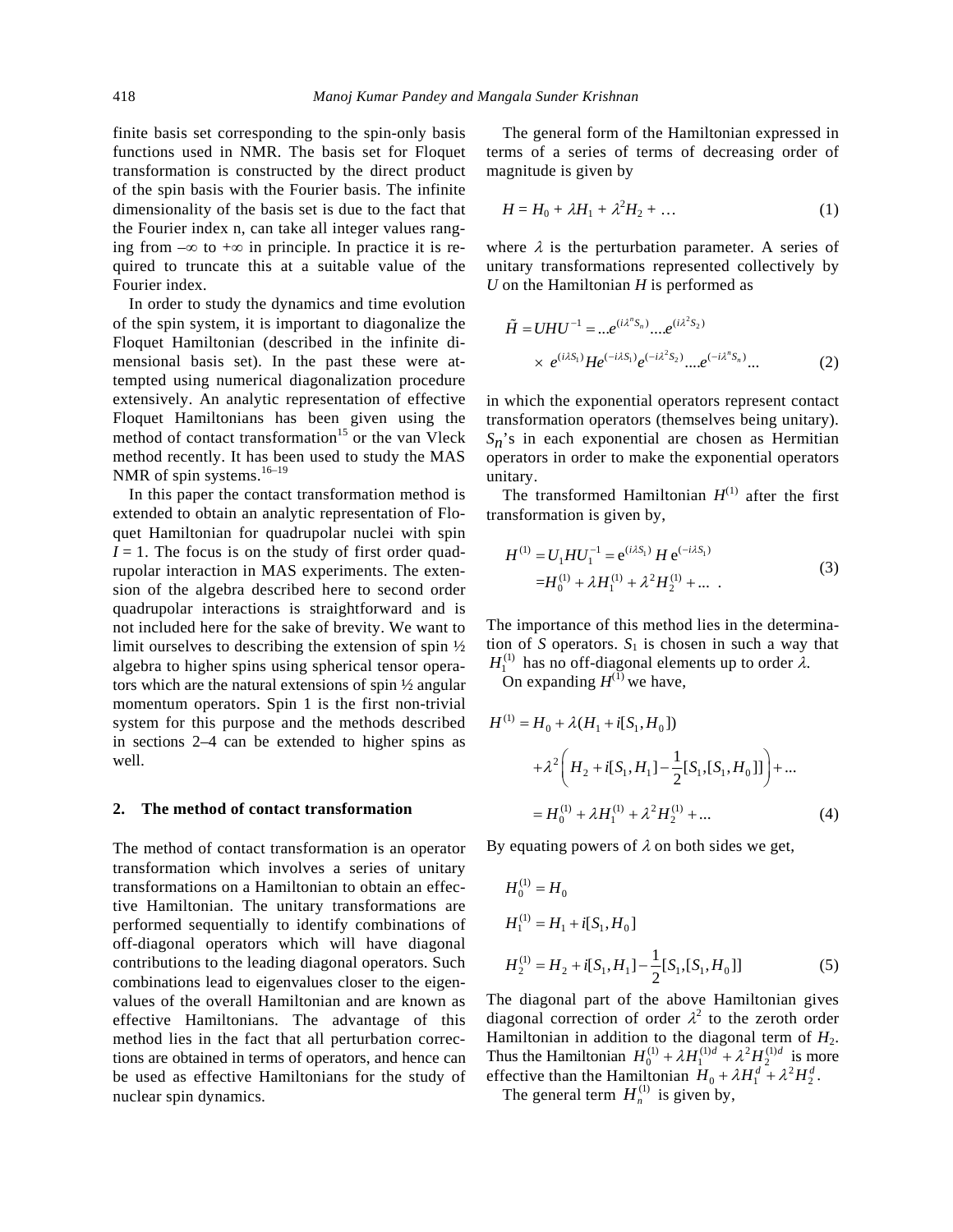$$
H_n^{(1)} = H_n + \sum_{m=0}^{n-1} \frac{i^{n-m}}{(n-m)!} \underbrace{[S_1, [S_1, \dots, [S_1, H_m] \dots]}_{n-m} \tag{6}
$$

The above procedure is repeated to perform second or higher order transformations on  $H^{(1)}$ .

## **3. Floquet Hamiltonian for spin**  $I = 1$

The time-dependent MAS Hamiltonian<sup>20</sup> for a spin  $I = 1$ , exhibiting a first order quadrupolar interaction and experiencing an RF field of strength  $\omega_{II}$  is given as,

$$
H_{I}(t) = -\omega_{1I}I_{x} + \omega_{Q}[g_{1}\cos(\omega_{r}t + \psi_{1}) +
$$

$$
g_{2}\cos(2\omega_{r}t + \psi_{2})][3I_{z}^{2} - I^{2}]
$$
 (7)

where,  $\omega_Q$  is the quadrupolar coupling frequency,  $\omega_r$  is the rotor frequency,  $\eta$  is the asymmetry parameter and

$$
g_{1} = -\frac{1}{2}\sin 2\theta_{m} \sin \beta_{I} [(3 + \eta \cos 2\gamma_{I})^{2}
$$
  
\n
$$
\cos^{2} \beta_{I} + \eta^{2} \sin^{2} 2\gamma_{I}^{1/2}
$$
  
\n
$$
g_{2} = \frac{1}{2}\sin^{2} \theta_{m} \left[ \left\{ \frac{3}{2}\sin^{2} \beta_{I} - \frac{\eta}{2}\cos 2\gamma_{I} (1 + \cos^{2} \beta_{I}) \right\}^{2} + \eta^{2} \cos^{2} \beta_{I} \sin^{2} 2\gamma_{I} \right]^{1/2}
$$
  
\n
$$
\psi_{1} = \alpha_{I} + \tan^{-1} \left[ \eta \frac{\sin 2\gamma_{I}}{(3 + \eta \cos 2\gamma_{I})\cos \beta_{I}} \right]
$$
  
\n
$$
\psi_{2} = 2\alpha_{I} + \tan^{-1} \left[ -\eta \frac{\cos \beta_{I} \sin 2\gamma_{I}}{\frac{3}{2}\sin^{2} \beta_{I} - \frac{\eta}{2}\cos 2\gamma_{I} (1 + \cos^{2} \beta_{I})} \right].
$$

The transformation of this periodic time-dependent Hamiltonian to Floquet Hamiltonian is done using standard procedure described elsewhere.<sup>10</sup> The corresponding Floquet Hamiltonian is given by,

$$
H_I^F = \omega_r [N^{11} + N^{22} + N^{33}]
$$
  

$$
-\frac{\omega_{1I}}{\sqrt{2}} [(I_+)_0^{12} + (I_-)_0^{21} + (I_+)_0^{23} + (I_-)_0^{32}]
$$
  

$$
+ 2 \sum_{\substack{n=-2\\n \neq 0}}^2 \omega_n^Q [Z_n^{11} - 2Z_n^{22} + Z_n^{33}]
$$
 (8)

where,

$$
1 = | +1 \rangle, 2 = | 0 \rangle, 3 = | -1 \rangle \text{ and}
$$

$$
\omega_n^Q = \frac{1}{2} \omega_Q g_{|n|} \exp \left\{ i \frac{n}{|n|} \psi_{|n|} \right\}.
$$

The matrix elements of the complete set of Floquet operators for spin  $I = 1$  are given in a basis set (which is infinite dimensional) and a spin basis set (which is three-dimensional), i.e.  $|n\rangle \otimes |Im\rangle$  ( $n = -\infty$ ,..., -1, 0,  $1, \ldots \infty, m = -1, 0, 1$  as

$$
\langle 1, n | N^{11} | 1, n \rangle = n, \ \langle 2, n | N^{22} | 2, n \rangle = n,
$$
  

$$
\langle 3, n | N^{33} | 3, n \rangle = n, \ \langle 1, n | Z_m^{11} | 1, n + m \rangle = \frac{1}{2},
$$
  

$$
\langle 2, n | Z_m^{22} | 2, n + m \rangle = \frac{1}{2}, \ \langle 3, n | Z_m^{33} | 3, n + m \rangle = \frac{1}{2},
$$
  

$$
\langle 1, n | (I_+)_{m}^{12} | 2, n + m \rangle = 1, \ \langle 2, n | (I_+)_{m}^{23} | 3, n + m \rangle = 1,
$$
  

$$
\langle 2, n | (I_-)_{m}^{21} | 1, n + m \rangle = 1, \ \langle 3, n | (I_-)_{m}^{32} | 2, n + m \rangle = 1,
$$
  

$$
\langle 1, n | (Z_+)_{m}^{12} | 2, n + m \rangle = \frac{1}{2}, \ \langle 2, n | (Z_+)_{m}^{23} | 3, n + m \rangle = -\frac{1}{2},
$$
  

$$
\langle 2, n | (Z_-)_{m}^{21} | 1, n + m \rangle = \frac{1}{2}, \ \langle 3, n | (Z_-)_{m}^{32} | 2, n + m \rangle = -\frac{1}{2},
$$
  

$$
\langle 1, n | (I_+^{2})_{m}^{13} | 3, n + m \rangle = 1, \ \langle 3, n | (I_-^{2})_{m}^{31} | 1, n + m \rangle = 1.
$$

## **4. Application of contact transformation**

The Floquet Hamiltonian in (8) is decomposed into zero order and first order perturbing Hamiltonians as,

$$
H_0 = \omega_r [N^{11} + N^{22} + N^{33}] -
$$
  

$$
\frac{\omega_{1I}}{\sqrt{2}} [(I_+)^{12} + (I_-)^{21} + (I_+)^{23} + (I_-)^{32}].
$$
 (9)

$$
H_1 = 2\sum_{\substack{n=-2\\n\neq 0}}^2 \omega_n^{\mathcal{Q}} [Z_n^{11} - 2Z_n^{22} + Z_n^{33}].
$$
 (10)

The transformation function  $S_1$  is chosen such that the commutator  $i[S_1, H_0]$  compensates off-diagonal terms present in  $H_1$ . In order to solve for  $S_1$ , it is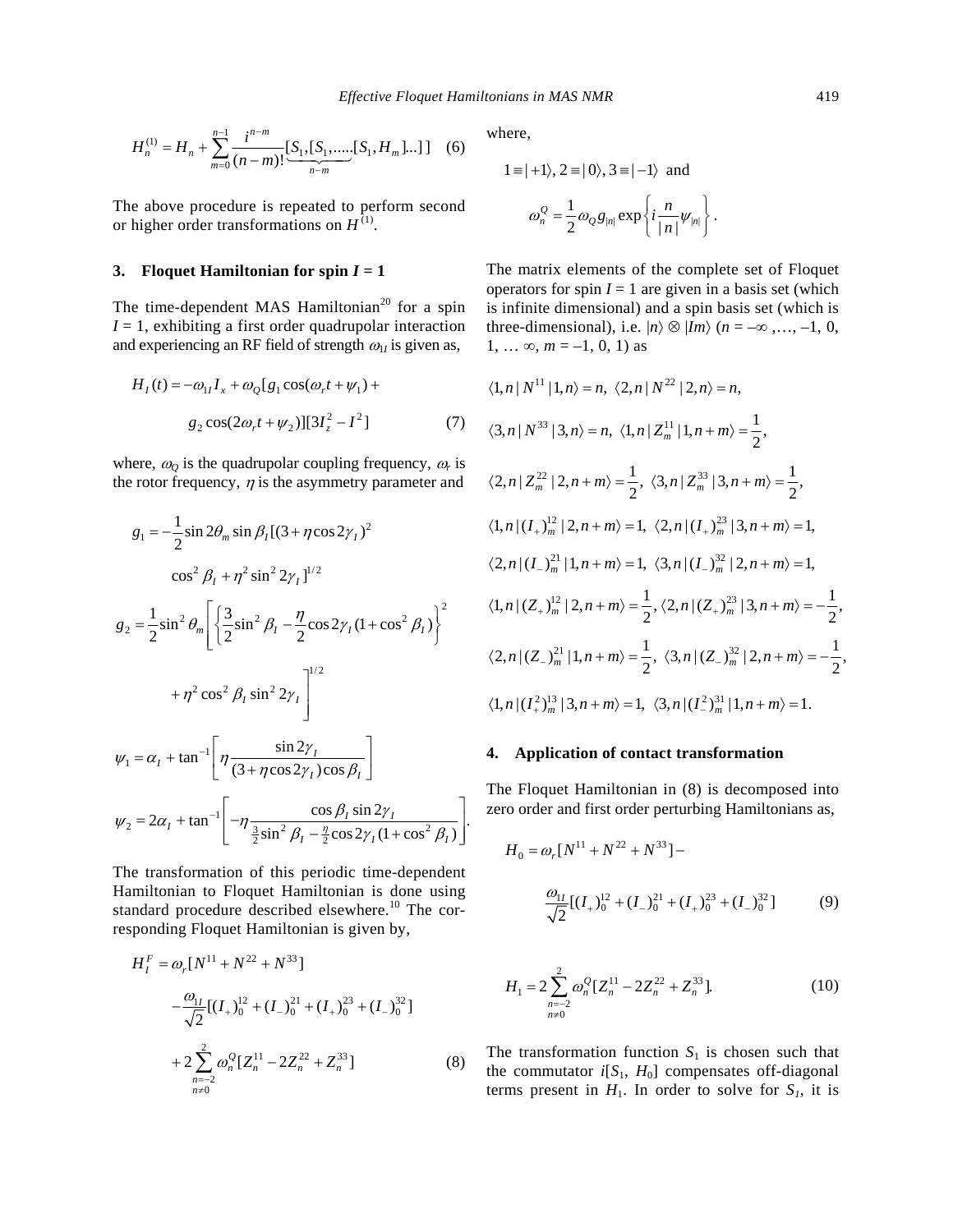written as a linear combination of complete set of operators for spin  $I = 1$  system with arbitrary coefficients as follows,

$$
S_{1} = i \left[ \frac{A_{n}(Z_{n}^{11} - Z_{n}^{33}) + B_{n}\{(I_{+})_{n}^{12} + (I_{+})_{n}^{23}\} + \cdots + \left[ C_{n}\{(I_{-})_{n}^{21} + (I_{-})_{n}^{32}\} + C_{n}\{(Z_{n}^{11} - 2Z_{n}^{22} + Z_{n}^{33}) + E_{n}\{(Z_{+})_{n}^{12} + \cdots + C_{n}^{12}\} + \cdots + C_{n}\{(I_{+})_{n}^{23}\} + H_{n}\{(I_{-})_{n}^{21}\} + H_{n}\{(I_{-})_{n}^{31}\}
$$
\n(11)

The coefficients are obtained by solving the equation,

$$
H_1 + i[S_1, H_0] = 0. \tag{12}
$$

Expressions for coefficients *An*, *Bn*, *Cn*, *Dn*, *En*, *Fn*, *Gn* and *Hn* are obtained as

$$
D_n = \frac{2\omega_n^Q \left(n\omega_r - \omega_{1I}\right) \left(n\omega_r + \omega_{1I}\right)}{n^3 \omega_r^3 - 4n\omega_r \omega_{1I}^2}
$$

$$
E_n = -F_n = \frac{3\sqrt{2}\omega_n^Q \omega_{1I}}{n^2 \omega_r^2 - 4\omega_{1I}^2},
$$
  

$$
G_n = H_n = \frac{3\omega_n^Q \omega_{1I}}{n^3 \omega_r^3 - 4n\omega_r \omega_{1I}^2}.
$$

The coefficients  $A_n$ ,  $B_n$  and  $C_n$  are identically zero for all *n*.

 Using the expression for *S*1, diagonal corrections to the Hamiltonian are obtained from

$$
H_2^{(1)} = H_2 + i[S_1, H_1] - \frac{1}{2}[S_1, [S_1, H_0]].
$$
 (13)

In the present case  $H_2 = 0$  and  $H_1$  is off-diagonal, so we have

$$
H_2^{(1)} = \frac{i}{2} [S_1, H_1].
$$
 (14)

The commutation relations used in (12) and (13) are given in table 1. Using these relations the diagonal

# **Table 1.** Commutation relations derived for various Floquet operators for the case of spin  $I = 1$  system.

$$
[Z_n^{11}, N^{11}] = nZ_n^{11} \quad [Z_n^{22}, N^{22}] = nZ_n^{22} \quad [Z_n^{33}, N^{33}] = nZ_n^{33}
$$
\n
$$
[Z_n^{11}, (I_+)_{m}^{12}] = \frac{1}{2}(I_+)_{n+m}^{12} \quad [Z_n^{22}, (I_+)_{m}^{12}] = -\frac{1}{2}(I_+)_{n+m}^{12} \quad [Z_n^{33}, (I_+)_{m}^{12}] = 0
$$
\n
$$
[Z_n^{11}, (I_-)^{21}] = -\frac{1}{2}(I_-)^{21}_{n+m} \quad [Z_n^{22}, (I_-)^{21}] = \frac{1}{2}(I_-)^{21}_{n+m} \quad [Z_n^{33}, (I_-)^{21}] = 0
$$
\n
$$
[Z_n^{11}, (I_-)^{2n}] = 0 \quad [Z_n^{22}, (I_+)_{m}^{23}] = \frac{1}{2}(I_+)^{21}_{n+m} \quad [Z_n^{33}, (I_-)^{2n}] = -\frac{1}{2}(I_+)^{12}_{n+m}
$$
\n
$$
[Z_n^{11}, (I_-)^{32}] = 0 \quad [Z_n^{22}, (I_-)^{32}] = -\frac{1}{2}(I_-)^{21}_{n+m} \quad [Z_n^{33}, (I_-)^{32}] = \frac{1}{2}(I_-)^{21}_{n+m}
$$
\n
$$
[Z_n^{11}, (I_-^2)^{13} = \frac{1}{2}(I_+^2)^{13}_{n+m} \quad [Z_n^{22}, (I_+^2)^{13} = 0 \quad [Z_n^{33}, (I_+^2)^{13} = -\frac{1}{2}(I_+^2)^{13}_{n+m}
$$
\n
$$
[Z_n^{11}, (I_-^2)^{31} = -\frac{1}{2}(I_-^2)^{31}_{n+m} \quad [Z_n^{22}, (I_+^2)^{13} = 0 \quad [Z_n^{33}, (I_+^2)^{31} = -\frac{1}{2}(I_+^2)^{13}_{n+m}
$$
\n
$$
[(I_+)^{12}, (I_-)^{31}] = -\frac{1}{2}(I_-^2)^{31}_{n+m} \quad [Z_n^{12}, (I_-)^{
$$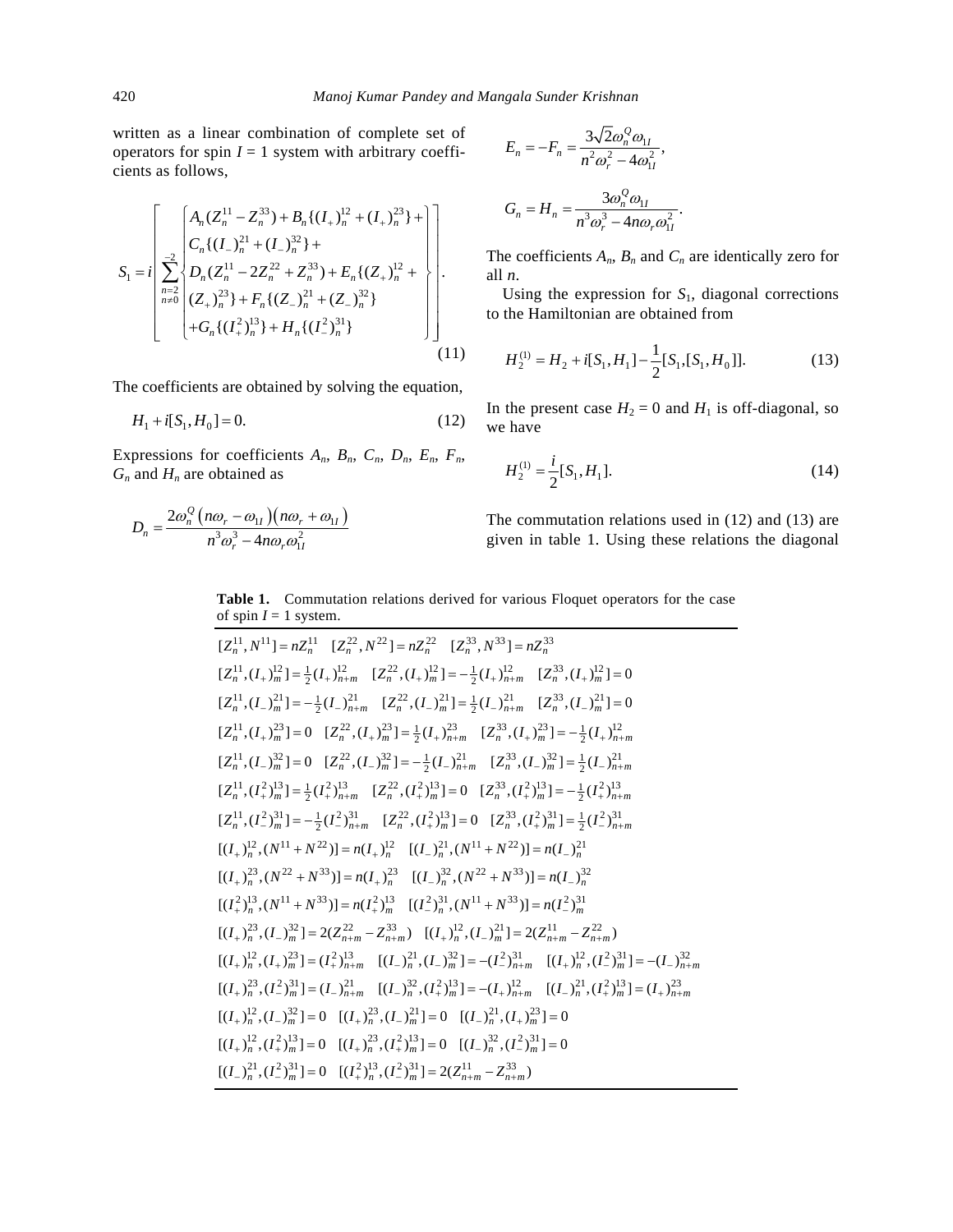|                                 | <b>Table 2.</b> Parameters used for |  |  |  |  |  |
|---------------------------------|-------------------------------------|--|--|--|--|--|
| the calculation of eigenvalues. |                                     |  |  |  |  |  |
| $\theta_m$                      | $54.736^{\circ}$                    |  |  |  |  |  |
| $\beta_1$                       | $\Omega^{\circ}$                    |  |  |  |  |  |
| $\alpha_l$                      | $90^\circ$                          |  |  |  |  |  |
|                                 |                                     |  |  |  |  |  |

| $\beta_1$  | $\mathsf{U}^{\vee}$ |  |
|------------|---------------------|--|
| $\alpha_I$ | $90^{\circ}$        |  |
| Υı         | $60^{\circ}$        |  |
| $\eta$     | 0.1                 |  |
| $Q_{1I}$   | 44 KHz              |  |

 $\omega$ <sup>2</sup> 80 KHz

**Table 3.** Comparison between eigenvalues of transformed and untransformed Floquet Hamiltonian.

| $\omega_{r}$ | First<br>transformation          | Numerical<br>diagonalization   |
|--------------|----------------------------------|--------------------------------|
| $10$ kHz     | $-4.14387$<br>0.0<br>4.14387     | $-4.14349$<br>0.0<br>4.14349   |
| $20$ kHz     | $-4.17196$<br>0.0<br>4.17196     | $-4.17129$<br>0.0<br>4.17129   |
| $30$ kHz     | $-14.25496$<br>$0-0$<br>14.25496 | $-14.25261$<br>0.0<br>14.25261 |

corrections obtained for zero order Hamiltonian is given by

$$
H_2^{(1)} = \begin{bmatrix} \frac{3}{4} \sum_{n=-2}^{2} \{ (E_n \omega_{-n}^{\mathcal{Q}}) \{ (I_+)_0^{12} + (I_+)_0^{23} \} \\ n \neq 0 \end{bmatrix} - (F_n \omega_{-n}^{\mathcal{Q}}) \{ (I_-)_0^{21} + (I_-)_0^{32} \} \}
$$
(15)

The final form for the diagonal part of the oncetransformed equation, truncated to one order is given as

$$
H_{\text{eff}} = \omega_r [N^{11} + N^{22} + N^{33}] +
$$
  

$$
\sum_{n=-2}^{2} \left[ \frac{3}{4} (E_n \omega_{-n}^Q) - \frac{\omega_{1I}}{\sqrt{2}} \right] \{ (I_+)_0^{12} + (I_+)_0^{23} \}
$$
  

$$
\sum_{n=2}^{2} \left[ -\frac{3}{4} (F_n \omega_{-n}^Q) + \frac{\omega_{1I}}{\sqrt{2}} \right] \{ (I_-)_0^{21} + (I_-)_0^{32} \}
$$
  
(16)

#### **5. Numerical results**

In this section, the eigenvalues of the Hamiltonian in (16) obtained by contact transformation method are compared with the untransformed Floquet Hamiltonian given by (9) and (10). A matrix of dimension  $213 \times 213$  was employed for the diagonalization of untransformed Hamiltonian  $(n = 35,$  dimension is  $(2n + 1) \times 3$ , while in the case of contact transformation effective Hamiltonian corresponding to a given Fourier label *n* is diagonalized. The latter is a  $3 \times 3$ matrix for a spin-1 system. The values given here are for  $n = 0$ . Due to the periodicity of the untransformed Hamiltonian, the eigenvalues for any *n* can be generated from the eigenvalues of the case for  $n = 0$ . All eigenvalues for a given *n* are obtained using the equation  $E_i^n = E_i^0 + n\omega_r$ .

 From table 3 it is clear that the eigenvalues obtained from contact transformation are in good agreement with the eigenvalues obtained for untransformed Floquet Hamiltonian using a much bigger basis set. However, the agreement is less striking and quite far off for values of beta significantly different from zero. In table 4 eigenvalues for two non-zero beta values for which the first order correction does not give satisfactory results are given. This is our current topic of interest.

 The application of RF pulse to a spin-1 system is shown here as a preliminary result. The approach has to be generalized in order to include free evolution of the spin systems between RF pulses. Several experimental pulse schemes are proposed to be studied using this approach for both spin-1 and spin-3/2 systems which are most commonly used quadrupolar nuclear spins in this area.

## **6. Conclusion**

In this article, a procedure has been evolved for generalizing the contact transformation method developed for the analysis of Floquet Hamiltonians to dipolar coupled spin ½ systems to the study of quadrupolar spins with  $I = 1$  as an example. The model is developed for first order interactions though it is equally applicable for second order quadrupolar interactions. The commutators given in table 1 form the basis for the application of contact transformation method. Only preliminary results have been reported here and no attempt has been made to include spin 1 experimental results. The extension to spin 1 using spherical tensor operators is a novel approach